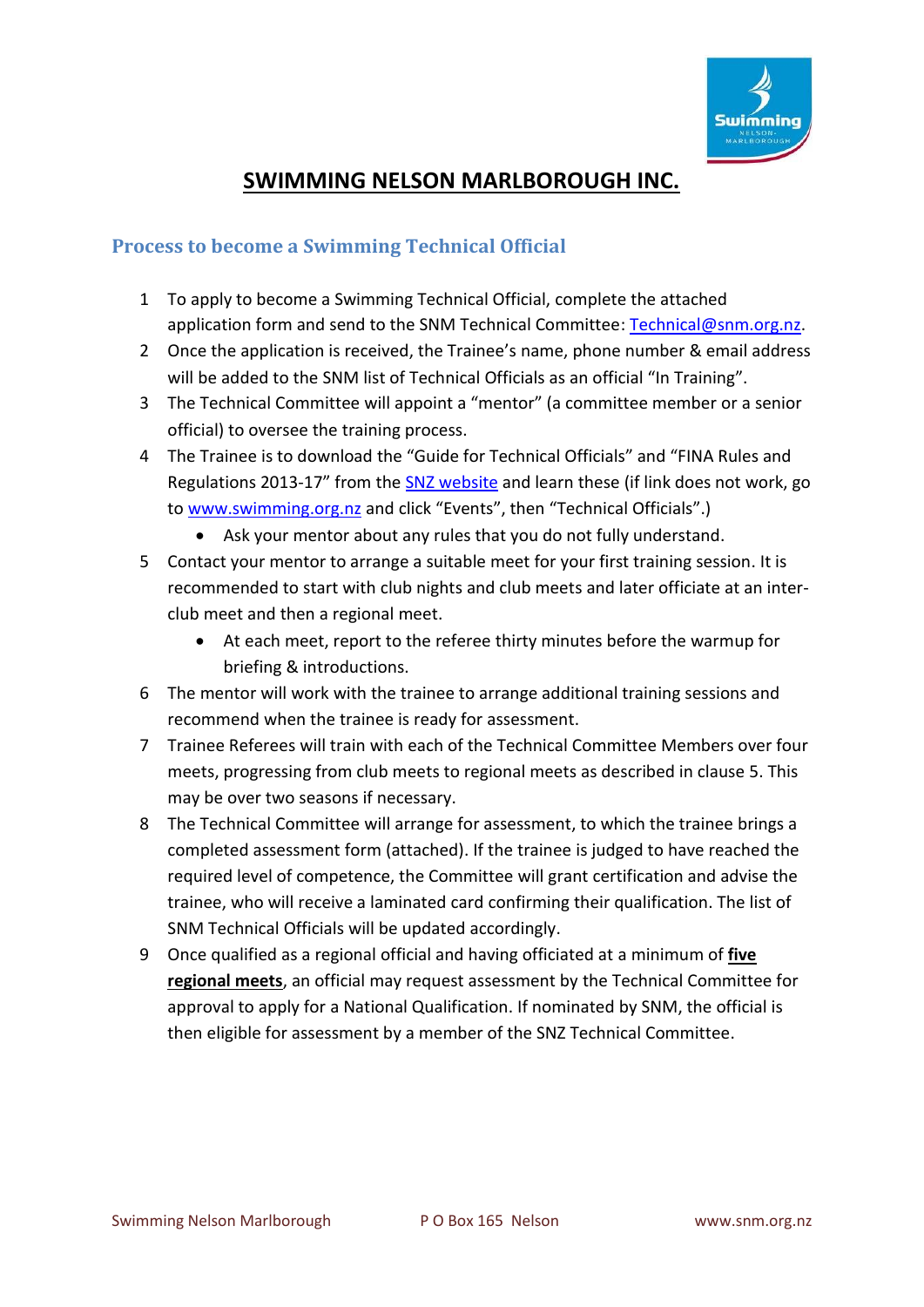# **SWIMMING NELSON MARBOROUGH INC**.

APPLICATION TO BE TRAINED AS A TECHNICAL OFFICIAL

| Name:                                | Club:    |
|--------------------------------------|----------|
| Reg no:<br>(if unknown, leave blank) | Address: |
| Phone (mobile):                      | Email:   |

I request training to become a Regional official (tick one):

| <b>JUDGE OF STROKE (JOS)</b><br><b>INSPECTOR OF TURNS (IOT)</b> | <b>STARTER</b> | REFEREE |
|-----------------------------------------------------------------|----------------|---------|
|-----------------------------------------------------------------|----------------|---------|

| Signature of Applicant: | Date: |
|-------------------------|-------|
|                         |       |

Scan and send this form to [Technical@snm.org.nz](mailto:Technical@snm.org.nz)

#### **For Technical Committee Use**

I hereby certify that the above person has applied to start training for the position.

| Signature of Committee Member:   | Name of Committee Member: |
|----------------------------------|---------------------------|
| Mentor assigned to this Trainee: | Date:                     |